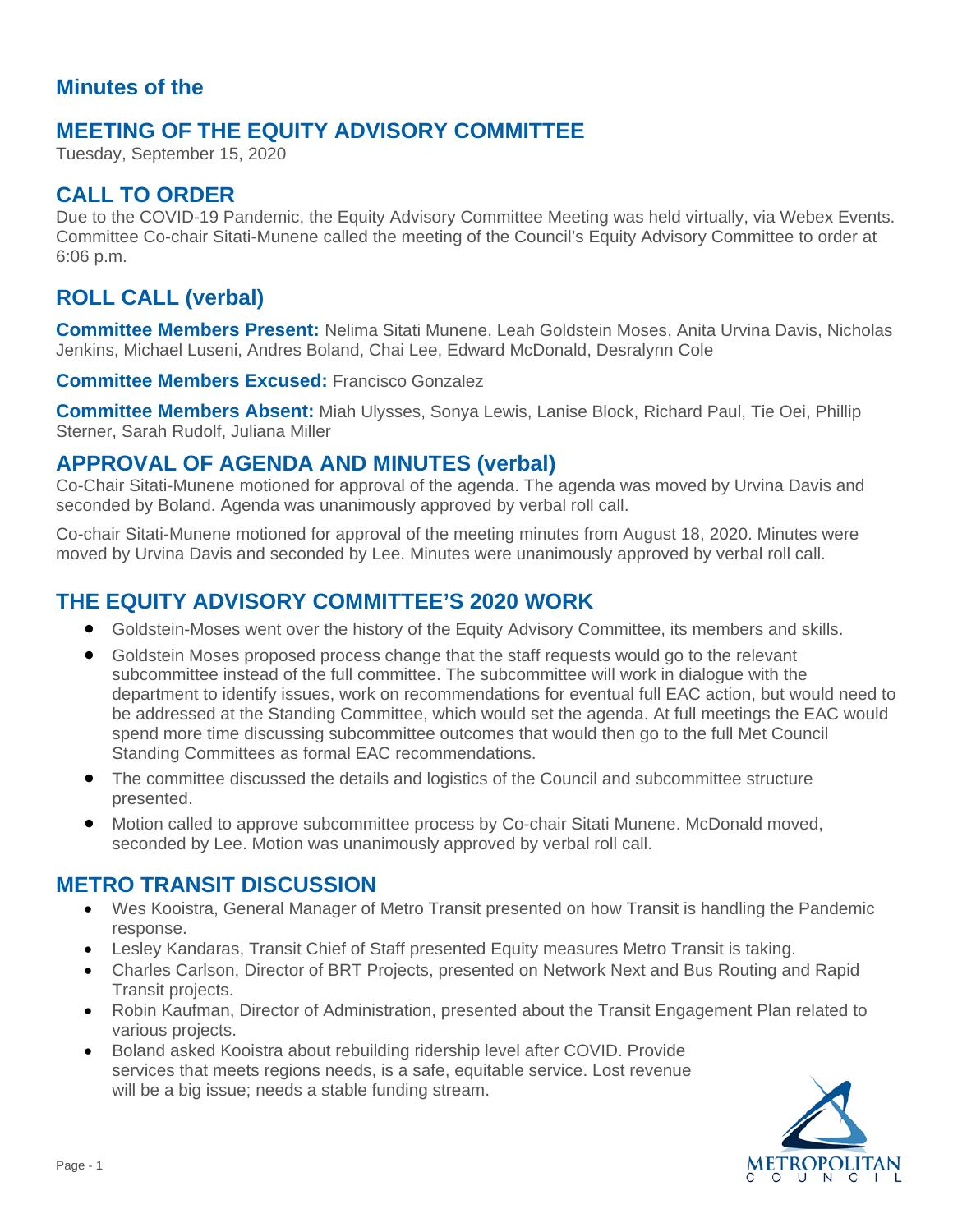### **CITIZENS LEAGUE DISCUSSION ON REVIEW OF MTPD**

- Amanda Koonjbeharry, Director of Public Policy of the Citizens League and Marika Pfefferkorn of Twin Cities Innovation Alliance, presented their plan on the review of the Metro Transit Police Department, focused on community engagement.
- Committee discussed the engagement process and review implementation with Ms. Koonjbeharry and Ms. Pfefferkorn.

#### **ANNOUNCEMENTS**

Co-Chair Sitati-Munene read announcements before adjourning meeting:

• The Standing Committee will continue meeting virtually via Webex. Our next meeting is Tuesday, September 22, 2020 at 5:30 pm. Note, that participation in the Standing Committee is critical.

#### **ADJOURNMENT**

Co-chair Sitati-Munene called for meeting adjournment.

Meeting adjourned at 7:59 p.m.

Erena Anderson Recording Secretary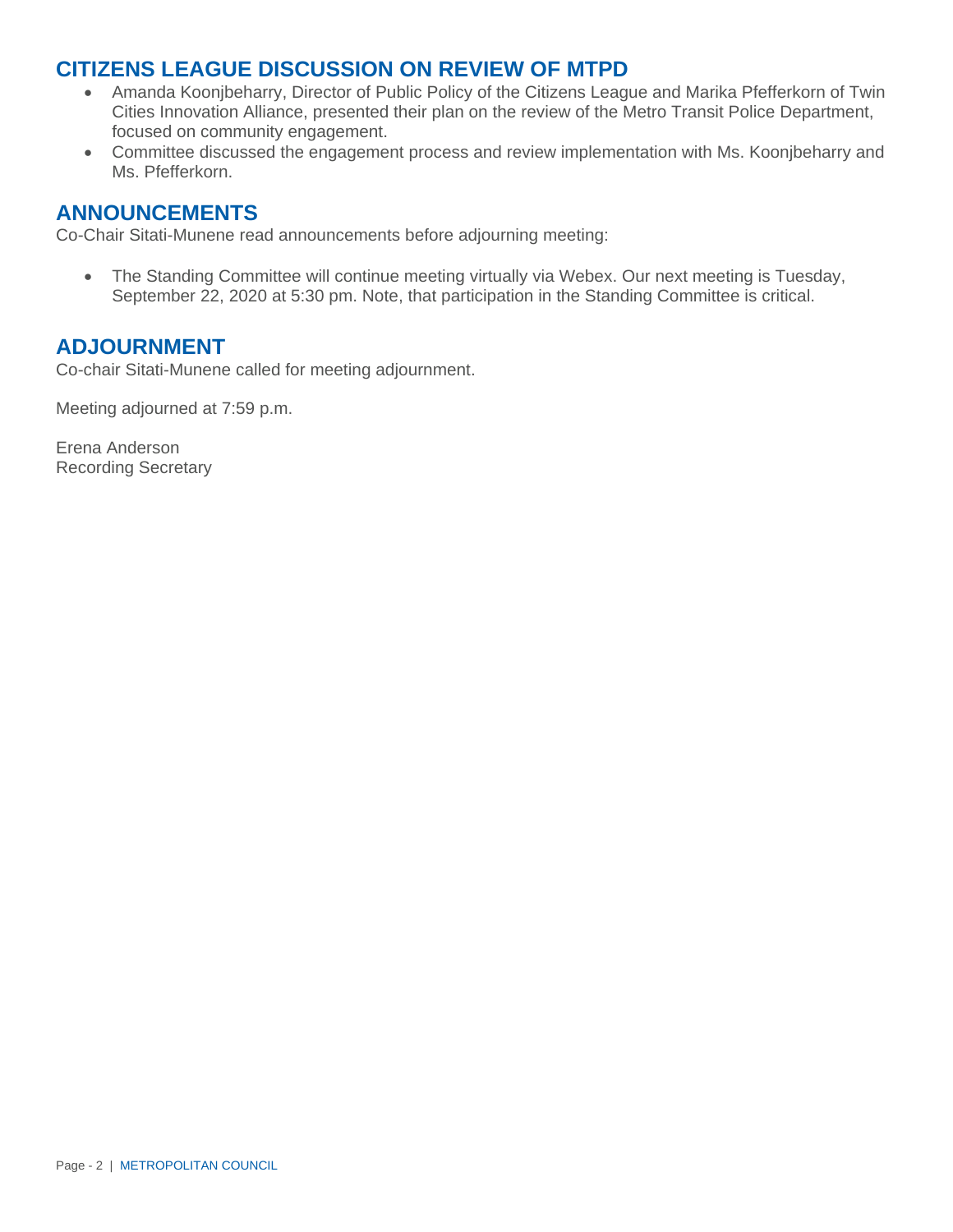#### **Minutes of the**

## **MEETING OF THE EQUITY ADVISORY COMMITTEE**

Tuesday, October 20, 2020

## **CALL TO ORDER**

Due to the COVID-19 Pandemic, the Equity Advisory Committee Meeting was held virtually, via Webex Events. Committee Co-chair Sitati-Munene called the meeting of the Council's Equity Advisory Committee to order at 6:04 p.m.

# **ROLL CALL (verbal)**

**Committee Members Present:** Nelima Sitati Munene, Leah Goldstein Moses, Anita Urvina Davis, Michael Luseni, Edward McDonald, Francisco Gonzalez, Tie Oei, Mohamed Sheikh

**Committee Members Excused:** Chai Lee

**Committee Members Absent:** Miah Ulysses, Sonya Lewis, Lanise Block, Richard Paul, Phillip Sterner, Sarah Rudolf, Juliana Miller, Phillip Sterner, Desralynn Cole, Andres Boland, Nicholas Jenkins

# **APPROVAL OF AGENDA AND MINUTES (verbal)**

As there was not a quorum present during the roll call for the September Minutes and October Agenda, therefore approval was not called.

### **THE EQUITY ADVISORY COMMITTEE'S 2020 WORK**

- Leah Goldstein Moses updated the committee on the progress on the process of EAC subcommittee recommendation work.
	- o Two ways that EAC information can get to the Council: Council members and other committees
- The updated process was put into play with the new Housing Subcommittee during the month of October.

#### **NETWORK NEXT UPDATE**

- Katie Roth and Robin Caufman provided an update on Network Next and the Engagement Process on the 11 current projects.
- Urvina Davis spoke to in person engagement with places like grocery/ religious services outreach via iPad in different languages.
- Sitati-Munene asked how the plan is being implemented in an equitable way with the community.
- McDonald added that it would be more cost effective to find people who speak the languages versus translating. McDonald added publications and community groups that the team might look at.
- Goldstein-Moses spoke to the paying a stipend as a best practice and references or mini grants.
- Network Next Team is developing a tool for filtering BIPOC comments.
- Sheik added that the homeless population would be a good voice.
- Sitati-Munene spoke to additional resources for building impactful relationships with BIPOC communities.
- Co-chair Gonzalez engaging local elected officials in their communities of color and jurisdictions who use transit.
- McDonald recommended that the Network Next team meet with the Public Transportation subcommittee.

#### **LIVABLE COMMUNITIES UPDATE**

- Tara Beard provided an update to the committee in response to questions from the Affordable Housing subcommittee.
- There was a spirited discussion among Tara, OEO staff and the committee relating to the EAC requesting data from the Council and how that is handled.